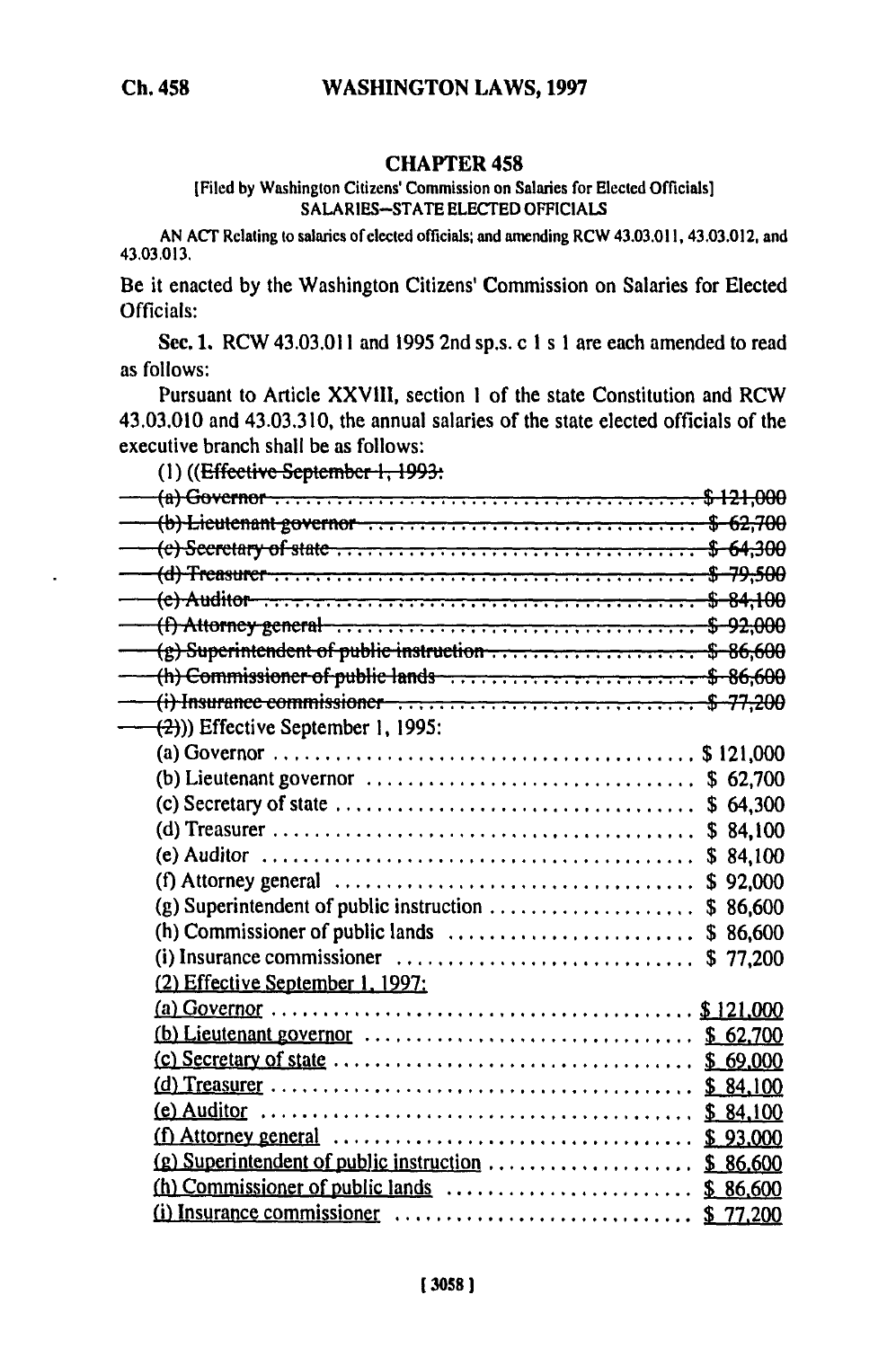**(3) The** lieutenant governor shall receive the fixed amount of his salary plus **1/260th** of the difference between his salary and that of the governor for each day that the lieutenant governor is called upon to perform the duties of the governor **by** reason of the absence from the state, removal, resignation, death, or disability of the governor.

**See.** 2. RCW 43.03.012 and 1995 2nd sp.s. c 1 s 2 are each amended to read as follows:

Pursuant to Article XXVIII, section **I** of the state Constitution and RCW 2.04.092, 2.06.062, 2.08.092, 3.58.010, and 43.03.310, the annual salaries of the judges of the state shall be as follows:

**(I)** ((Effeei.- September **1, 1993:**

| $-$ (a) Justices of the supreme court $\ldots \ldots \ldots \ldots \ldots \ldots$ \$107,200 |  |
|---------------------------------------------------------------------------------------------|--|
| (b) Judges of the court of appeals \$101,900                                                |  |
| $-$ (e) Judges of the superior court $\dots\dots\dots\dots\dots\dots\dots\dots$ \$ 96,600   |  |
|                                                                                             |  |
| $\leftarrow$ (2))) Effective September 1, 1995:                                             |  |
| (a) Justices of the supreme court $\ldots$ \$109,880                                        |  |
| (b) Judges of the court of appeals \$104,448                                                |  |
| (c) Judges of the superior court $\dots \dots \dots \dots \dots \dots \dots$ \$99,015       |  |
| (d) Full-time judges of the district court $\dots \dots \dots \dots \dots$ \$ 94,198        |  |
| (2) Effective September 1, 1997:                                                            |  |
| (a) Justices of the supreme court $\ldots$ \$ 112,078                                       |  |
| (b) Judges of the court of appeals $\ldots$ \$ 106,537                                      |  |
|                                                                                             |  |
| (d) Full-time judges of the district court $\dots \dots \dots \dots \dots$ \$ 96,082        |  |
| $(3)$ The salary for a nart-time district court judge shall be the proportion of            |  |

(3) The salary for a part-time district court judge shall be the proportion of full-time work for which the position is authorized, multiplied by the salary for a full-time district court judge.

Sec. 3. RCW 43.03.013 and 1995 2nd sp.s. c 1 s 3 are each amended to read as follows:

Pursuant to Article XXVIII, section 1 of the state Constitution and RCW 43.03.010 and 43.03.310, the annual salary of members of the legislature shall be:

**(1)** ((Effeetive Septembe; **1, 1993:**

| $\mu$ , $\mu$ and $\mu$ of $\mu$ or $\mu$ and $\mu$ and $\mu$ |  |
|---------------------------------------------------------------|--|
|                                                               |  |
|                                                               |  |
|                                                               |  |
|                                                               |  |
|                                                               |  |
| (2) Effective September 1, 1995.                              |  |
|                                                               |  |
|                                                               |  |
|                                                               |  |
|                                                               |  |